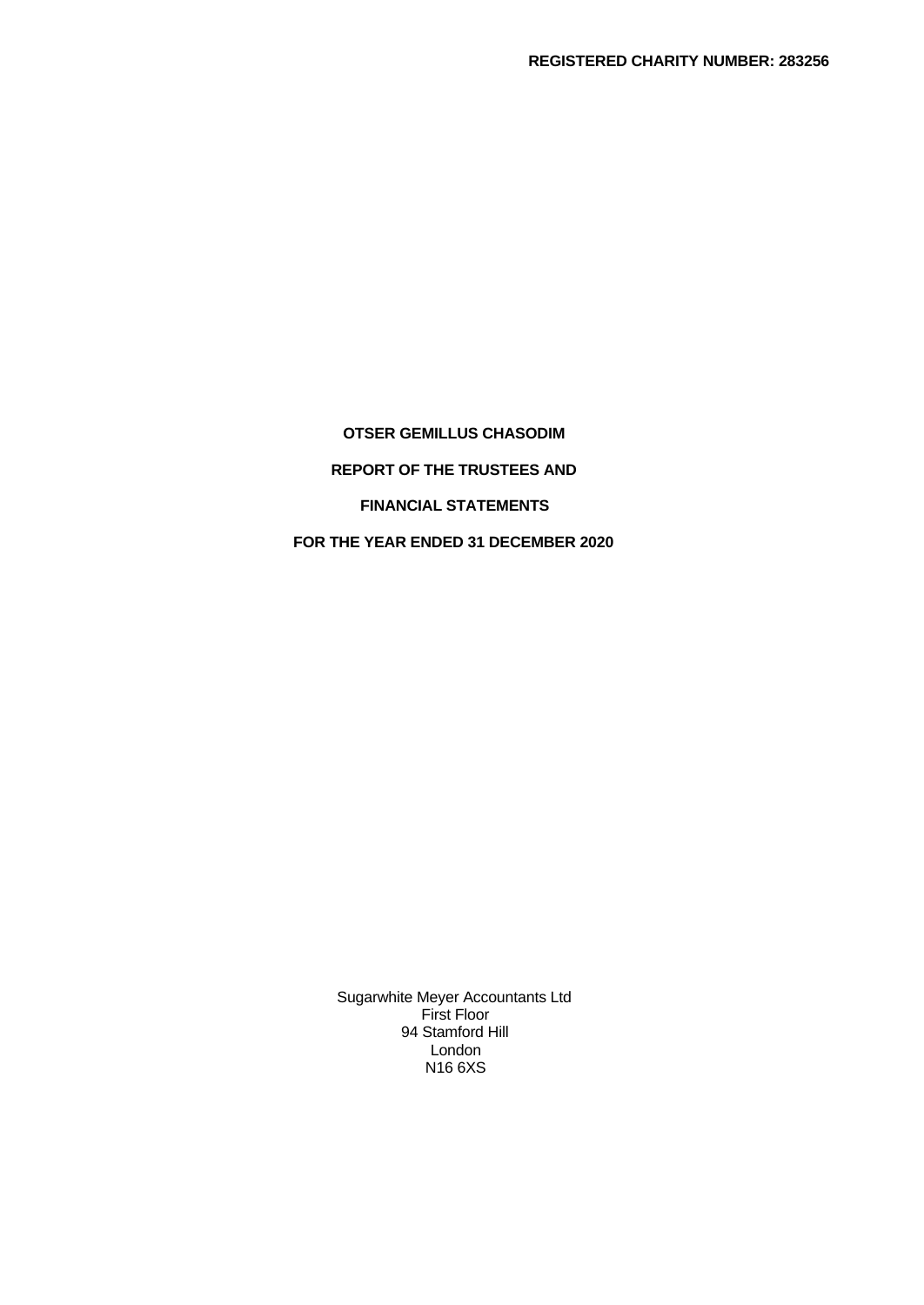# **CONTENTS OF THE FINANCIAL STATEMENTS FOR THE YEAR ENDED 31 DECEMBER 2020**

|                                             | Page    |  |
|---------------------------------------------|---------|--|
| <b>Reference and Administrative Details</b> | 1       |  |
| <b>Report of the Trustees</b>               | 2 to 3  |  |
| <b>Independent Examiner's Report</b>        | 4       |  |
| <b>Statement of Financial Activities</b>    | 5       |  |
| <b>Balance Sheet</b>                        | 6       |  |
| <b>Notes to the Financial Statements</b>    | 9<br>to |  |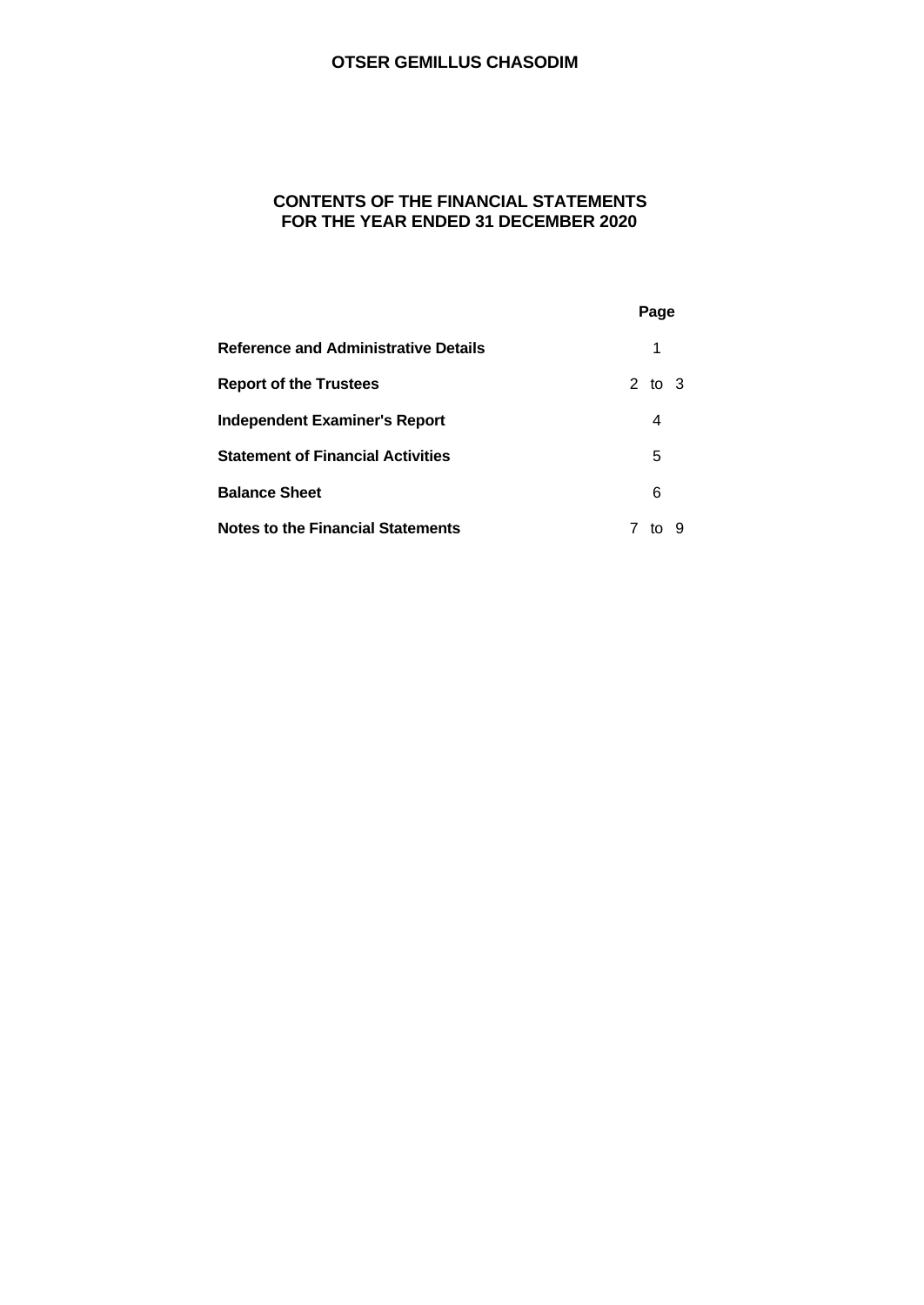# **REFERENCE AND ADMINISTRATIVE DETAILS FOR THE YEAR ENDED 31 DECEMBER 2020**

| <b>TRUSTEES</b>                            | Mr F Getter<br>Mr H Kahan<br>Mrs R Kahan                                                       |
|--------------------------------------------|------------------------------------------------------------------------------------------------|
| <b>PRINCIPAL ADDRESS</b>                   | 54 Fairholt Road<br>London<br>N16 5HW                                                          |
| <b>REGISTERED CHARITY</b><br><b>NUMBER</b> | 283256                                                                                         |
| <b>INDEPENDENT EXAMINER</b>                | Sugarwhite Meyer Accountants Ltd<br><b>First Floor</b><br>94 Stamford Hill<br>London<br>N166XS |
| <b>BANKERS</b>                             | Santander UK plc<br><b>BBAM Bridle Road</b><br><b>Bootle</b><br>Merseyside                     |

L30 4GB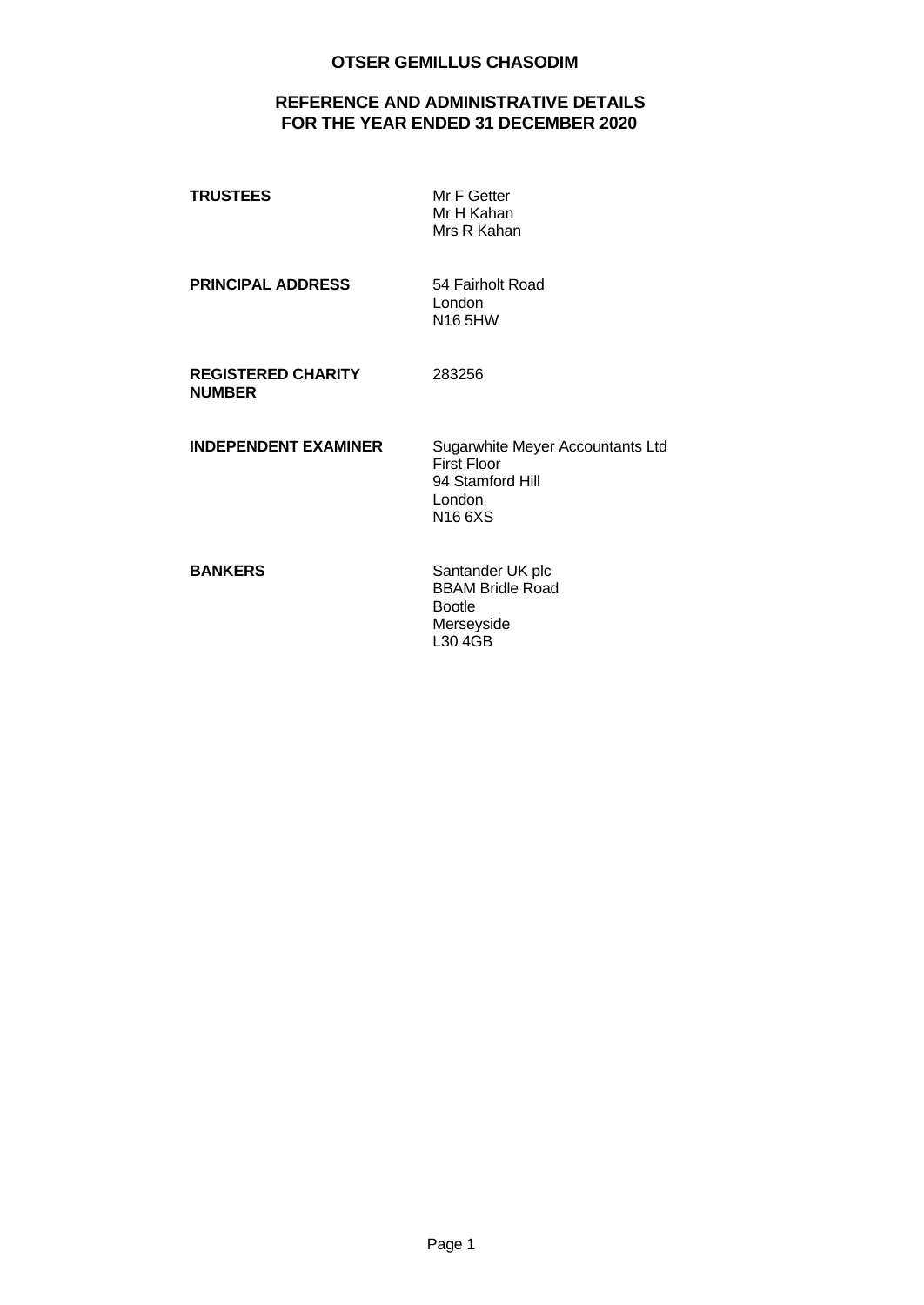# **REPORT OF THE TRUSTEES FOR THE YEAR ENDED 31 DECEMBER 2020**

The trustees present their report with the financial statements of the charity for the year ended 31 December 2020. The trustees have adopted the provisions of Accounting and Reporting by Charities: Statement of Recommended Practice applicable to charities preparing their accounts in accordance with the Financial Reporting Standard applicable in the UK and Republic of Ireland (FRS 102) (effective 1 January 2019).

#### **REFERENCE AND ADMINISTRATIVE INFORMATION**

The information is shown on page 1 of the financial statements and forms part of this report

#### **OBJECTIVES AND ACTIVITIES**

#### **Objective for public benefit**

The objects of the charity are the relief of the poor, needy and sick and the advancement of the Jewish Religion and Education.

The trustees confirm that they have given due regard the Charity Commission's guidance on public benefit.

#### **Review activities and achievement**

The trustees are satisfied with the results for the year. Funds are raised by the trustees and voluntary helpers. In addition, appeals are made to the Jewish community normally two or three times per annum before Jewish Holy Days.

There was an increase in donations of about one third over the previous year, and a small increase in grantmaking, leaving a surplus for the year.

There are constant calls for help all of which are treated discreetly and with sympathy. Cases are carefully considered at meetings held at various times and help given according to the circumstances and funds available.

The charity has helped numerous individuals and families over the years and whilst the majority of cases are in Greater London, help is also given to the provinces and further afield. In addition the charity has assisted other charities with similar objects with small donations.

#### **FINANCIAL REVIEW**

#### **Reserves policy**

The trustees do not seek to maintain reserves, other than to ensure that they can continue the activities of the charity. Reserves at the year end were £1,726 (2019 - £4,443).

#### **STRUCTURE, GOVERNANCE AND MANAGEMENT**

#### **Constitution**

The charity is constituted under Deed of Trust dated 19th June 1981.

#### **Organisational structure**

The power to appoint new trustees is vested in the board. It is not the intention of the trustees to appoint any new trustees. Should the situation change in the future, the trustees will apply suitable recruitment induction and training procedures.

#### **Risk management**

The trustees have confirmed that there are no major risks to which the charity is exposed.

#### **STATEMENT OF TRUSTEES' RESPONSIBILITIES**

The trustees are responsible for preparing the Report of the Trustees and the financial statements in accordance with applicable law and United Kingdom Accounting Standards (United Kingdom Generally Accepted Accounting Practice).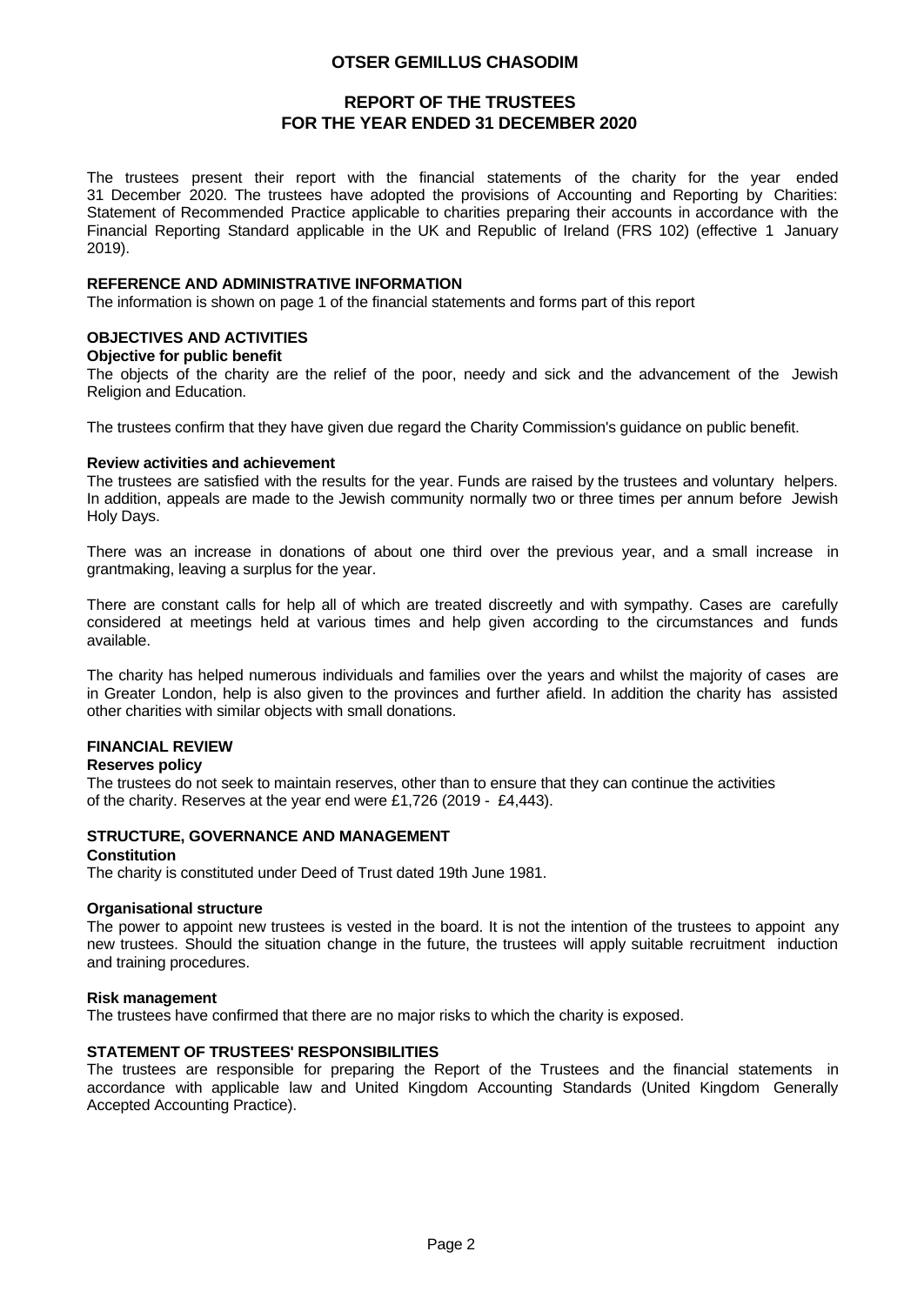# **REPORT OF THE TRUSTEES FOR THE YEAR ENDED 31 DECEMBER 2020**

#### **STATEMENT OF TRUSTEES' RESPONSIBILITIES - continued**

The law applicable to charities in England and Wales, the Charities Act 2011, Charity (Accounts and Reports) Regulations 2008 and the provisions of the trust deed requires the trustees to prepare financial statements for each financial year which give a true and fair view of the state of affairs of the charity and of the incoming resources and application of resources, including the income and expenditure, of the charity for that period. In

- 
- 
- 
- preparing those financial statements, the trustees are required to<br>
select suitable accounting policies and then apply them consistently;<br>
observe the methods and principles in the Charity SORP;<br>
make judgements and charity will continue in business.

The trustees are responsible for keeping proper accounting records which disclose with reasonable accuracy at any time the financial position of the charity and to enable them to ensure that the financial statements comply with the Charities Act 2011, the Charity (Accounts and Reports) Regulations 2008 and the provisions of the trust deed. They are also responsible for safeguarding the assets of the charity and hence for taking reasonable steps for the prevention and detection of fraud and other irregularities.

Approved by order of the board of trustees on 28 October 2021 and signed on its behalf by:

Mr H Kahan - Trustee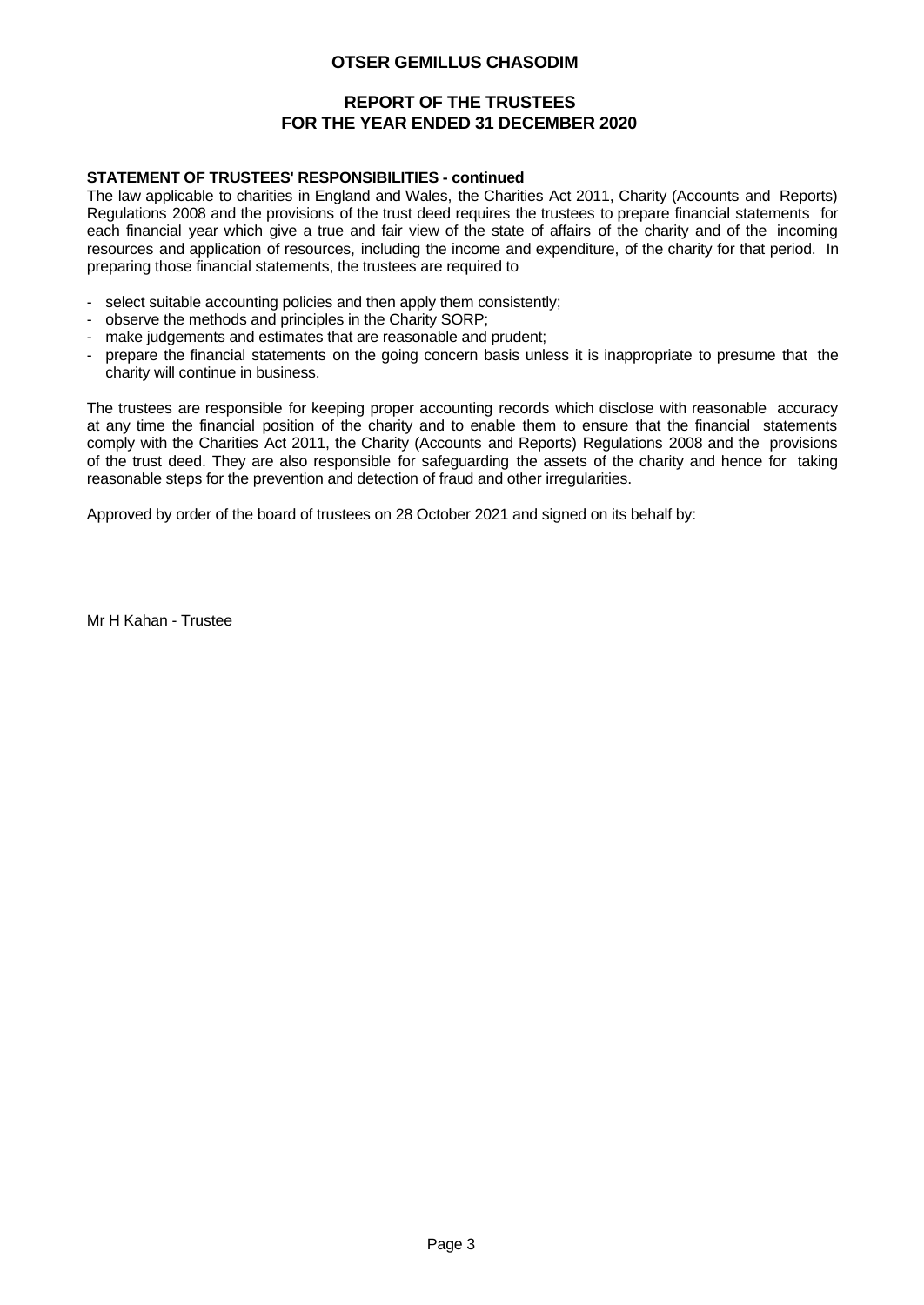# **INDEPENDENT EXAMINER'S REPORT TO THE TRUSTEES OF OTSER GEMILLUS CHASODIM**

### **Independent examiner's report to the trustees of Otser Gemillus Chasodim**

I report to the charity trustees on my examination of the accounts of Otser Gemillus Chasodim (the Trust) for the year ended 31 December 2020.

#### **Responsibilities and basis of report**

As the charity trustees of the Trust you are responsible for the preparation of the accounts in accordance with the requirements of the Charities Act 2011 ('the Act').

I report in respect of my examination of the Trust's accounts carried out under section 145 of the Act and in carrying out my examination I have followed all applicable Directions given by the Charity Commission under section 145(5)(b) of the Act.

#### **Independent examiner's statement**

I have completed my examination. I confirm that no material matters have come to my attention in connection with the examination giving me cause to believe that in any material respect:

- 1. accounting records were not kept in respect of the Trust as required by section 130 of the Act; or
- 2. the accounts do not accord with those records; or
- 3. the accounts do not comply with the applicable requirements concerning the form and content of accounts set out in the Charities (Accounts and Reports) Regulations 2008 other than any requirement that the accounts give a true and fair view which is not a matter considered as part of an independent examination.

I have no concerns and have come across no other matters in connection with the examination to which attention should be drawn in this report in order to enable a proper understanding of the accounts to be reached.

E Meyer FCA BSc Sugarwhite Meyer Accountants Ltd First Floor 94 Stamford Hill London N16 6XS

28 October 2021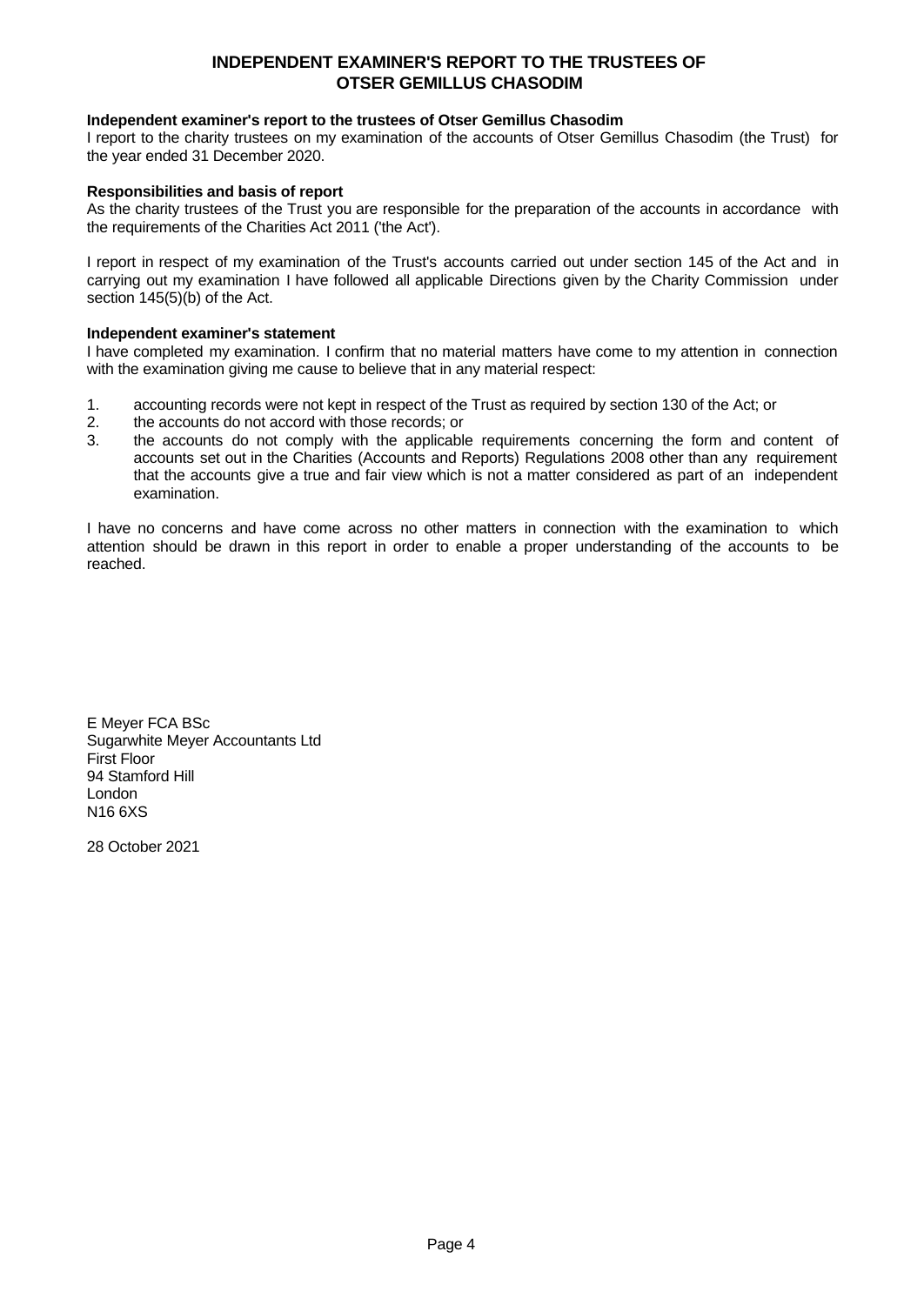# **STATEMENT OF FINANCIAL ACTIVITIES FOR THE YEAR ENDED 31 DECEMBER 2020**

| <b>Notes</b><br><b>INCOME AND ENDOWMENTS FROM</b><br>Donations and legacies | £<br>25,223 | £      |
|-----------------------------------------------------------------------------|-------------|--------|
|                                                                             |             |        |
|                                                                             |             | 36,803 |
| <b>EXPENDITURE ON</b><br>Raising funds                                      | 571         | 622    |
|                                                                             |             |        |
| $\overline{2}$<br><b>Charitable activities</b><br>Charitable activities     |             |        |
|                                                                             | 27,369      | 34,844 |
| <b>Total</b>                                                                | 27,940      | 35,466 |
|                                                                             |             |        |
| <b>NET INCOME/(EXPENDITURE)</b>                                             | (2,717)     | 1,337  |
| <b>RECONCILIATION OF FUNDS</b>                                              |             |        |
| <b>Total funds brought forward</b>                                          | 4,443       | 3,106  |
| <b>TOTAL FUNDS CARRIED FORWARD</b>                                          | 1,726       | 4,443  |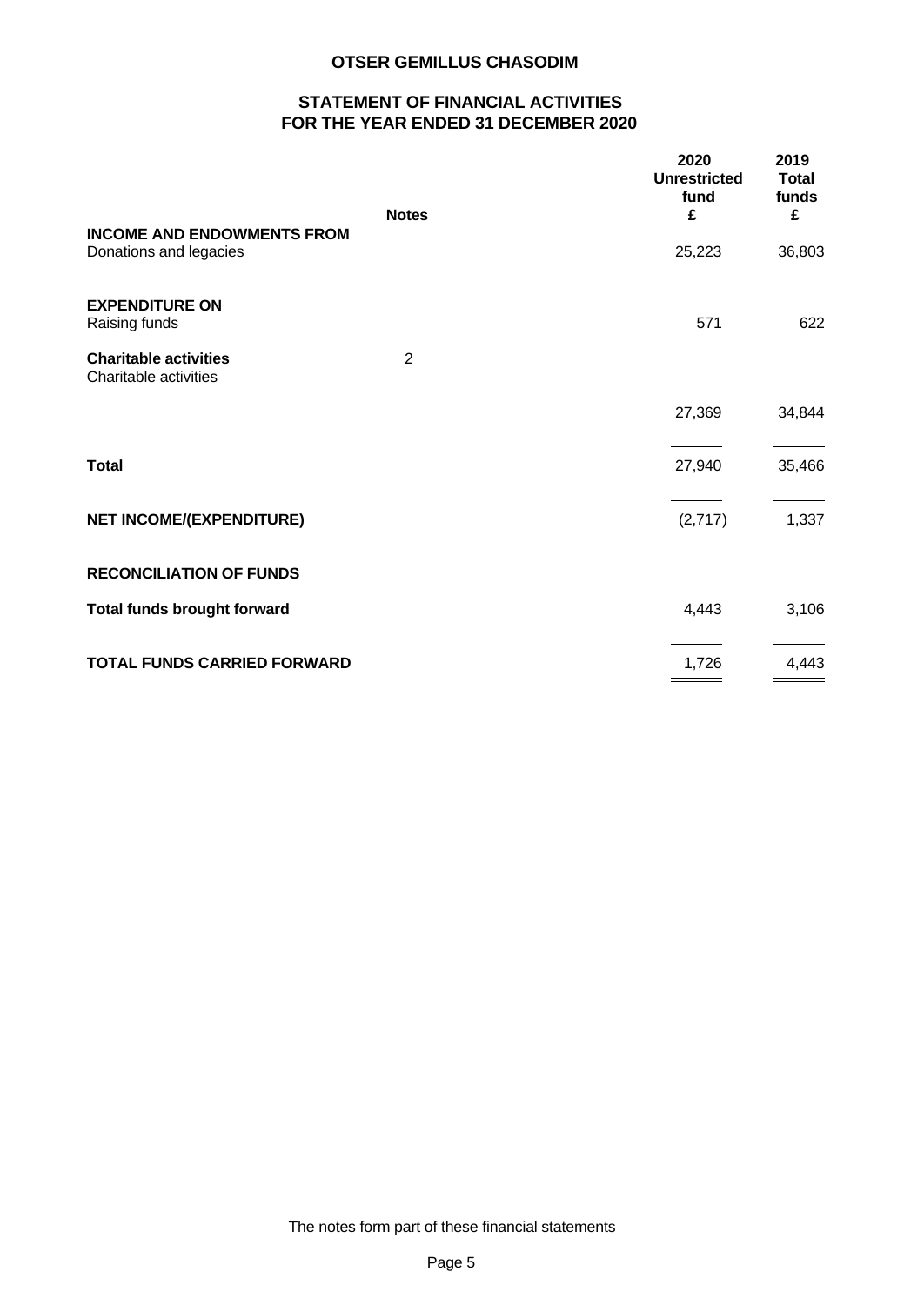# **BALANCE SHEET 31 DECEMBER 2020**

|                                                         |              | 2020<br><b>Total</b><br>funds | 2019<br><b>Total</b><br>funds |  |
|---------------------------------------------------------|--------------|-------------------------------|-------------------------------|--|
|                                                         | <b>Notes</b> | £                             | £                             |  |
| <b>CURRENT ASSETS</b><br>Cash at bank                   |              | 3,046                         | 5,043                         |  |
| <b>CREDITORS</b><br>Amounts falling due within one year | 6            | (1,320)                       | (600)                         |  |
| <b>NET CURRENT ASSETS</b>                               |              | 1,726                         | 4,443                         |  |
| TOTAL ASSETS LESS CURRENT<br><b>LIABILITIES</b>         |              | 1,726                         | 4,443                         |  |
| <b>NET ASSETS</b>                                       |              | 1,726                         | 4,443                         |  |
| <b>FUNDS</b><br>Unrestricted funds                      |              | 1,726                         | 4,443                         |  |
| <b>TOTAL FUNDS</b>                                      |              | 1,726                         | 4,443                         |  |
|                                                         |              |                               |                               |  |

The financial statements were approved by the Board of Trustees and authorised for issue on 28 October 2021 and were signed on its behalf by:

Mr H Kahan - Trustee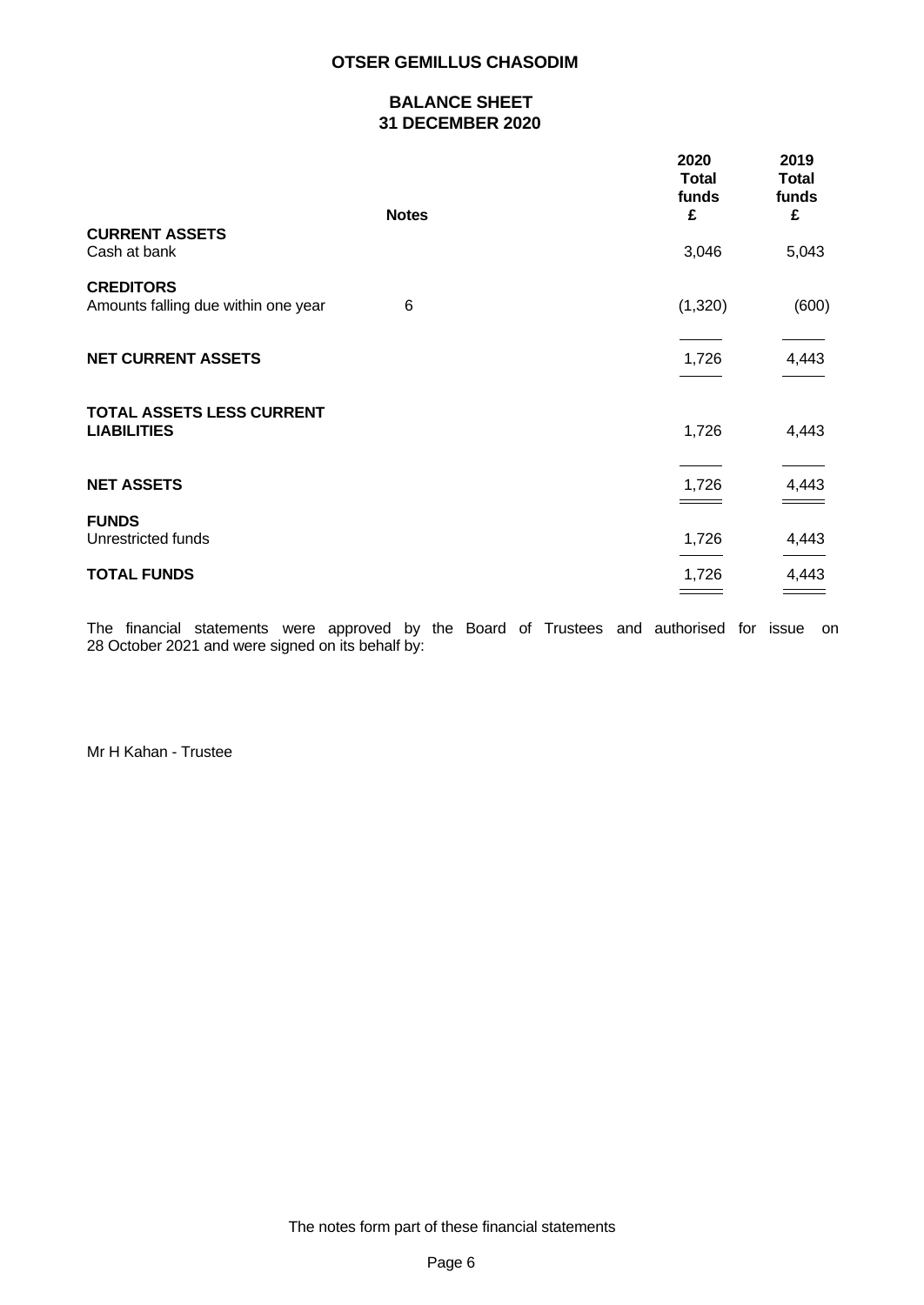# **NOTES TO THE FINANCIAL STATEMENTS FOR THE YEAR ENDED 31 DECEMBER 2020**

### **1. ACCOUNTING POLICIES**

#### **Basis of preparing the financial statements**

The financial statements of the charity, which is a public benefit entity under FRS 102, have been prepared in accordance with the Charities SORP (FRS 102) 'Accounting and Reporting by Charities: Statement of Recommended Practice applicable to charities preparing their accounts in accordance with the Financial Reporting Standard applicable in the UK and Republic of Ireland (FRS 102) (effective 1 January 2019)', Financial Reporting Standard 102 'The Financial Reporting Standard applicable in the UK and Republic of Ireland' and the Charities Act 2011. The financial statements have been prepared under the historical cost convention.

#### **Income**

Income received by way of donations is accounted for when received.

#### **Expenditure**

Liabilities are recognised in the year in which they are incurred and includes irrecoverable VAT which is reported as part of the expenditure to which it relates.

Grants are only recognised in the accounts when paid.

Support costs are those incurred to assist the work of the charity but are not direct charitable activities.

Governance costs are those incurred in connection with administration of the charity and compliance with constitutional and statutory requirements.

**Grant**

#### **Taxation**

The charity is exempt from tax on its charitable activities.

#### **Going concern**

There are no material uncertainties about the charity's ability to continue.

### **2. CHARITABLE ACTIVITIES COSTS**

|    | Charitable activities | UI di Il<br>funding of<br>activities<br>(see note<br>3)<br>£ | <b>Support</b><br>costs (see<br>note 4)<br>£ | <b>Totals</b><br>£ |
|----|-----------------------|--------------------------------------------------------------|----------------------------------------------|--------------------|
|    |                       | 26,649                                                       | 720                                          | 27,369             |
| 3. | <b>GRANTS PAYABLE</b> |                                                              | 2020                                         | 2019               |
|    | Charitable activities |                                                              | £                                            | £                  |
|    |                       |                                                              | 26,649                                       | 34,016             |
|    |                       |                                                              |                                              |                    |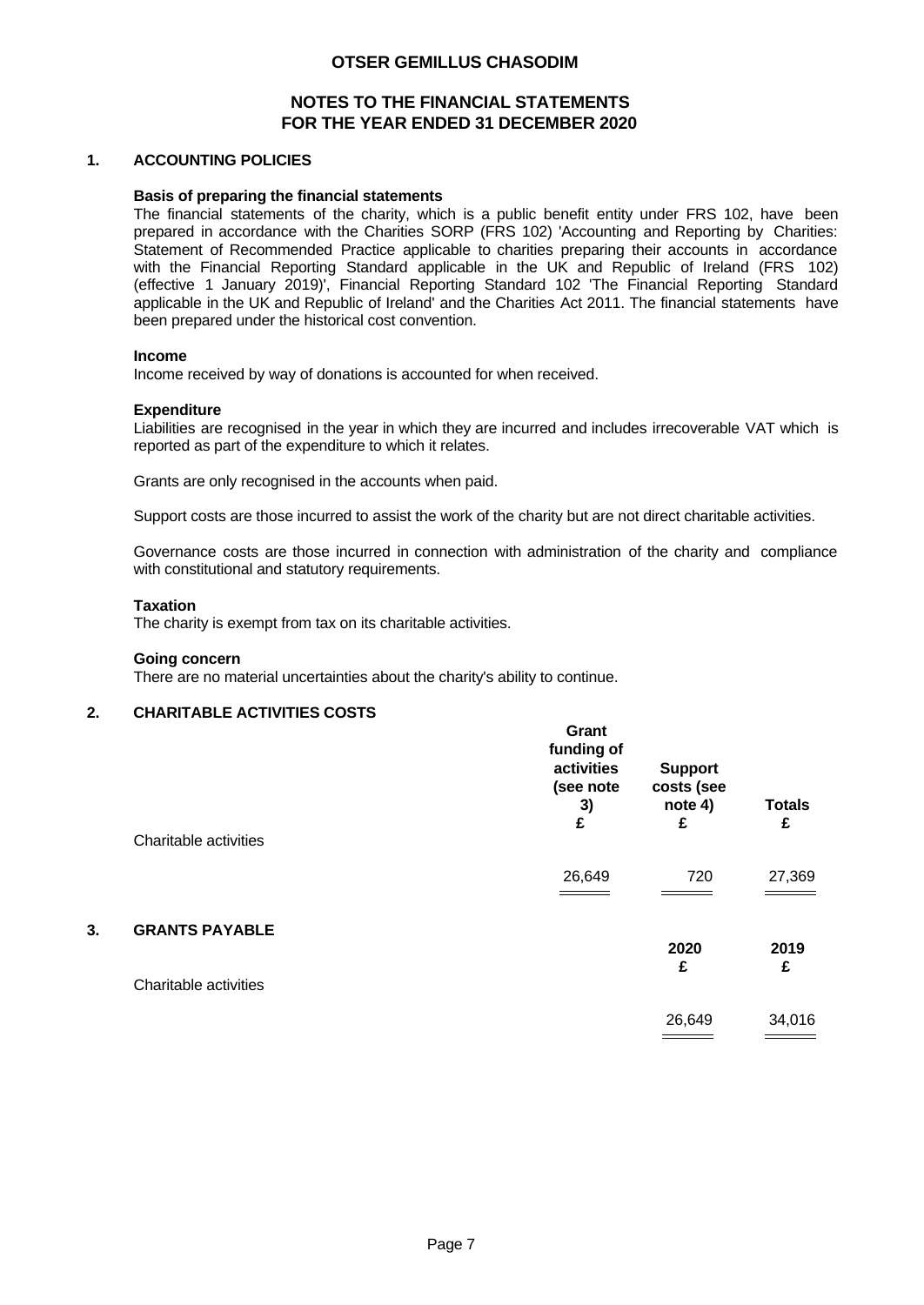## **NOTES TO THE FINANCIAL STATEMENTS - continued FOR THE YEAR ENDED 31 DECEMBER 2020**

## **3. GRANTS PAYABLE - continued**

The total grants paid to institutions during the year was as follows:

| 2020  | 2019  |        |
|-------|-------|--------|
|       | £     |        |
| 4,760 | 5,570 |        |
|       | 180   |        |
| 2,480 | 4,870 |        |
| ۰     | 500   |        |
| 1,125 | ٠     |        |
|       |       |        |
|       |       |        |
|       | 8,365 | 11,120 |

The total grants paid to individuals during the year was as follows:

|                   | 2020   | 2019   |
|-------------------|--------|--------|
|                   |        |        |
| Relief of poverty | 18,284 | 22,896 |
|                   |        |        |

### **4. SUPPORT COSTS**

| Charitable activities | Governance<br>costs<br>£ |
|-----------------------|--------------------------|
|                       | 720                      |

Support costs, included in the above, are as follows:

### **Governance costs**

|                                   | 2020<br><b>Charitable</b><br>activities | 2019<br><b>Total</b><br>activities |  |
|-----------------------------------|-----------------------------------------|------------------------------------|--|
|                                   | £                                       | £                                  |  |
| Independent examiner's fee        | 180                                     | 120                                |  |
| Independent examiner's other fees | 540                                     | 480                                |  |
| General expenses                  |                                         | 228                                |  |
|                                   |                                         |                                    |  |
|                                   | 720                                     | 828                                |  |
|                                   |                                         |                                    |  |